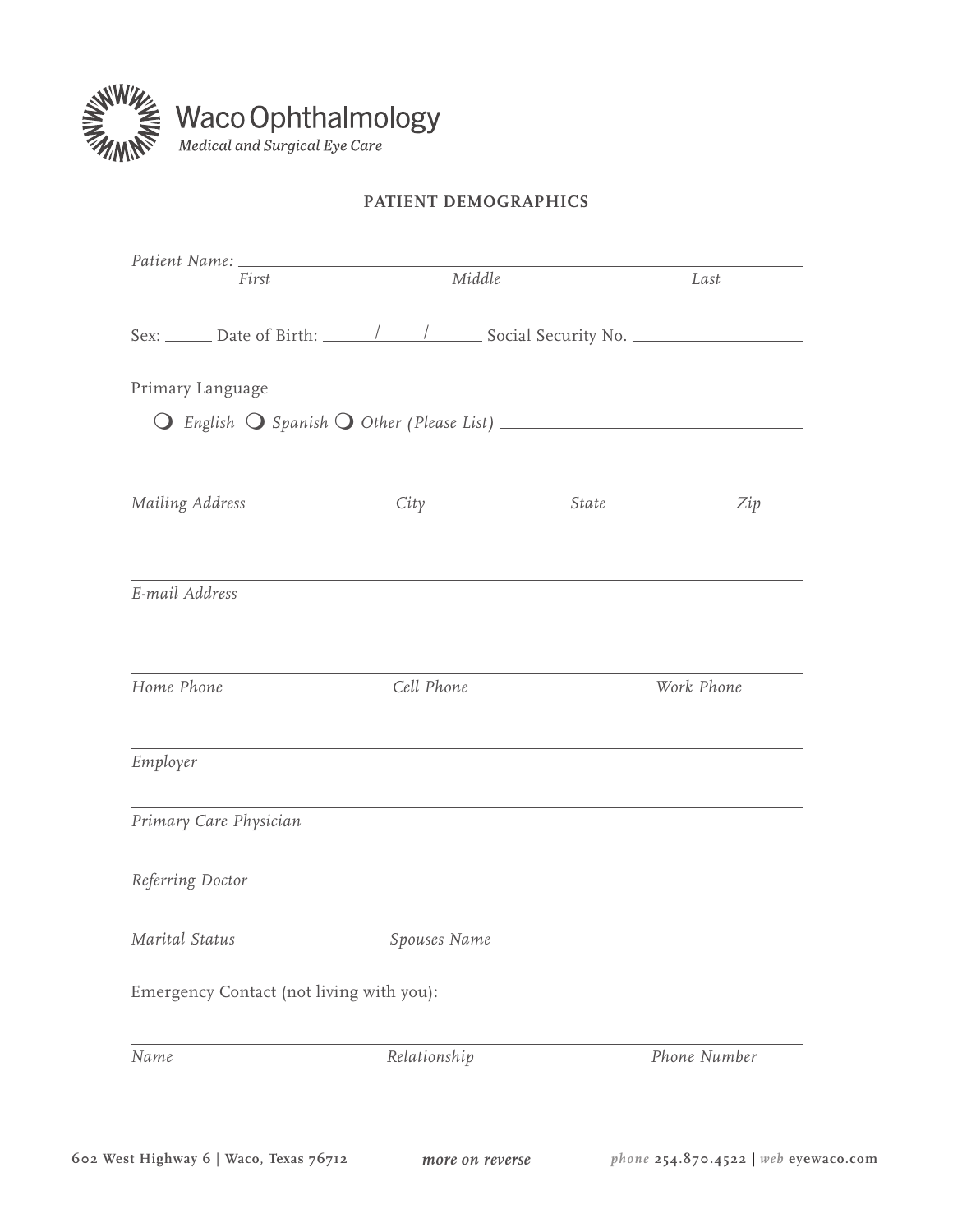### **Insurance Information**

| Secondary Insurance Company Name (if applicable): ______________________________ |  |
|----------------------------------------------------------------------------------|--|
|                                                                                  |  |
|                                                                                  |  |
|                                                                                  |  |
|                                                                                  |  |

## **Assignment / Medical Record Release Authorization**

I authorize payment of medical benefits to Waco Ophthalmology, PLLC, and Dr. Michael Rolfsen, Jr. for any services furnished to me by these providers. I also authorize Waco Ophthalmology to release to my insurance company information concerning health care, advice, treatment, or supplies provided to me. This information will be used for the purpose of evaluating and administering claims of benefits.

*Signature Date*

### **Consent to Medical Treatment**

I have requested and consent to medical services and treatment from Waco Ophthalmology, PLLC, and Dr. Michael Rolfsen, Jr. on behalf of myself and/or my dependents.

*Signature Date*

### **Consent to Call**

I agree that Waco Ophthalmology and/or its agents may contact me at any telephone number or e-mail address associated with my account. Phone calls may be about appointments, test results, surgical follow-up, and more.

Preferred Method of Communication

*E-mail Phone Call Text Message* 

 $\overline{a}$ 

 $\overline{a}$ 

 $\overline{a}$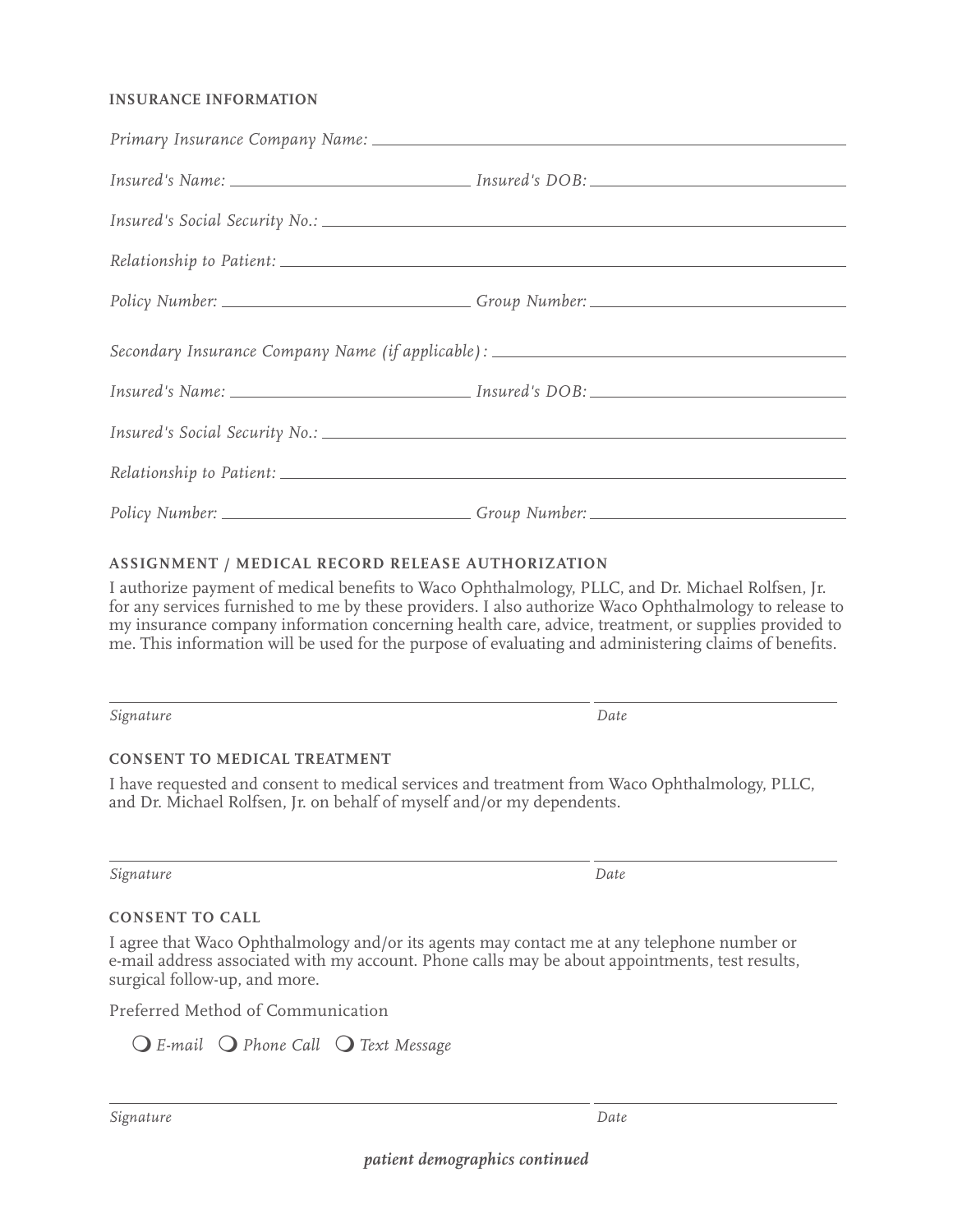

# Waco Ophthalmology

## **MEdical history**

| DO YOU HAVE, OR HAVE YOU EVER HAD:                                                |                                            |  |  |
|-----------------------------------------------------------------------------------|--------------------------------------------|--|--|
| YES NO                                                                            | YES NO                                     |  |  |
| $\bigcirc$ $\bigcirc$ Hypertension (high blood pressure)                          | $\bigcirc$ Stroke                          |  |  |
| $\bigcirc$ $\bigcirc$ Diabetes                                                    | $\bigcirc$ $\bigcirc$ Thyroid Disease      |  |  |
|                                                                                   | $\bigcirc$ $\bigcirc$ Lazy Eye / Amblyopia |  |  |
| $\bigcirc$ Kidney Disease (dialysis $\bigcirc$ Yes or $\bigcirc$ No)              | $\bigcirc$ Glaucoma                        |  |  |
| $\bigcirc$ $\bigcirc$ Asthma                                                      | $\bigcirc$ Cataracts                       |  |  |
| $\bigcirc$ $\bigcirc$ COPD / Emphysema                                            | $\bigcirc$ $\bigcirc$ Macular Degeneration |  |  |
| $\bigcirc$ High Cholesterol (hyperlipidemia)                                      | $\bigcirc$ $\bigcirc$ Depression / Anxiety |  |  |
| $\bigcirc$ Heart Failure (CHF)                                                    |                                            |  |  |
|                                                                                   |                                            |  |  |
| ,我们也不能在这里,我们也不能会在这里,我们也不能会在这里,我们也不能会在这里,我们也不能会在这里,我们也不能会在这里,我们也不能会在这里,我们也不能会不能会在这 |                                            |  |  |
|                                                                                   |                                            |  |  |
| DO YOU CURRENTLY USE:                                                             |                                            |  |  |
| YES NO                                                                            |                                            |  |  |
|                                                                                   |                                            |  |  |
| Alcohol                                                                           |                                            |  |  |
| Other Drugs                                                                       |                                            |  |  |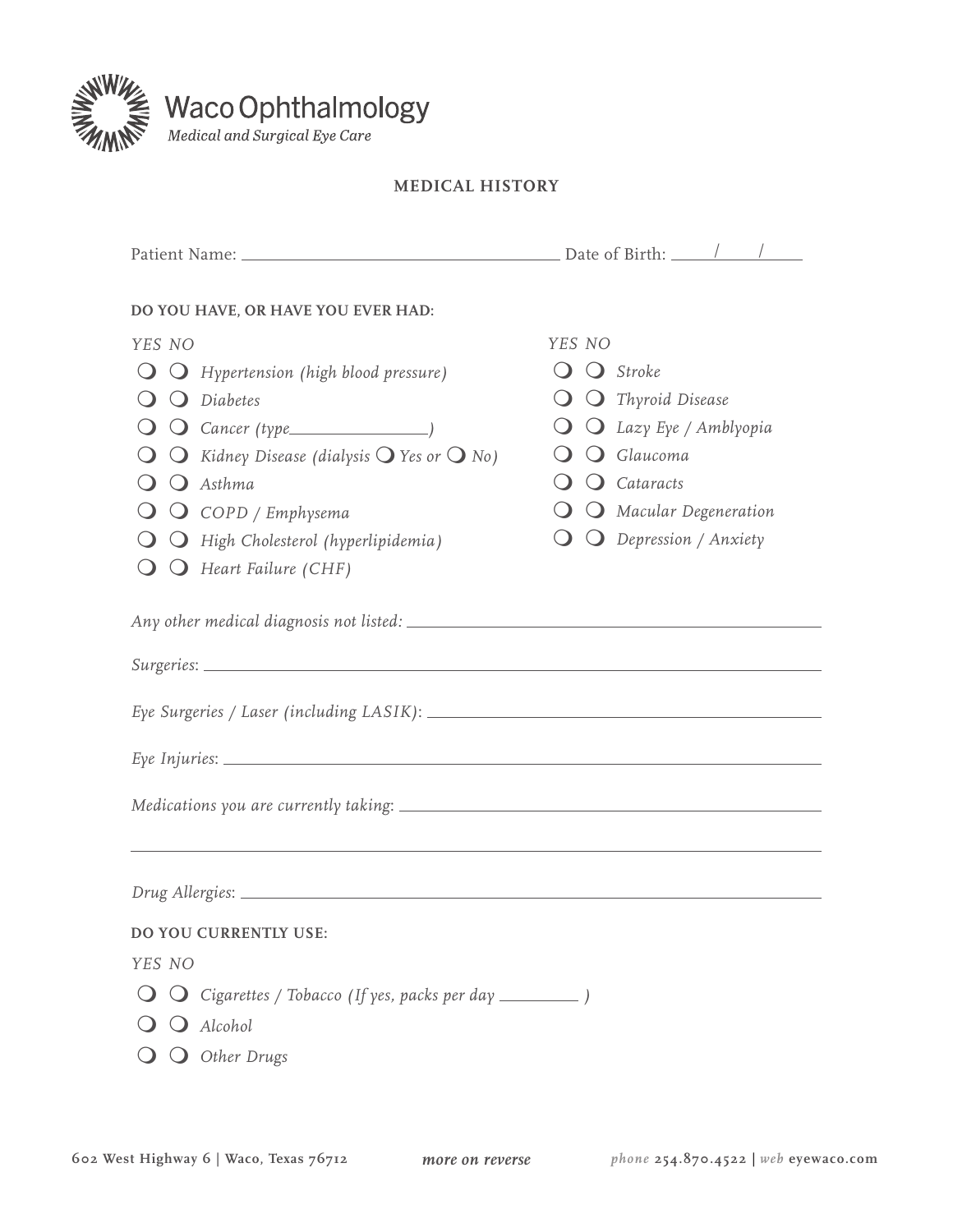#### **FAMILY HISTORY**

 *Glaucoma*

- *Macular Degeneration*
- *Retinal Detachment*
- *Heart Attacks*
- *Diabetes*
- *Other:*

## **REVIEW OF SYMPTOMS**

- 
- 
- **a** Night sweats **a** Nausea
- 
- **a** *Weakness Rash*
- **a** *Chest Pain Chest Pain Chest Pain Chest Pain*
- 
- **a** Shortness of Breath **C** Painful Urination
- 
- 
- 
- *Recent change in vision Double Vision*
- 
- 
- *Eye Redness*
- *Other:*
- *Other:*
- *Other:*
- **a** Fever **a** Bleeding / Bruising
- **a** Weight Loss **a** Weight Gain
	-
- *Fatigue Diarrhea*
	-
	-
- *O Irregular Heart Beat O Anxiety / Depression* 
	-
- **a** Cough  **Cough** *Cough Cough Cough Cough Cough Cough Cough Cough Cough Cough Cough Cough Cough Cough Cough Cough Cough Cough Cough Cough Cou*
- **a** Wheezing **a C** Ringing in Ears
- **a** Dizziness **a**  $\alpha$  Headaches
	-
- *New Floaters New Flashers*
- *Eye Pain Light Sensitivity*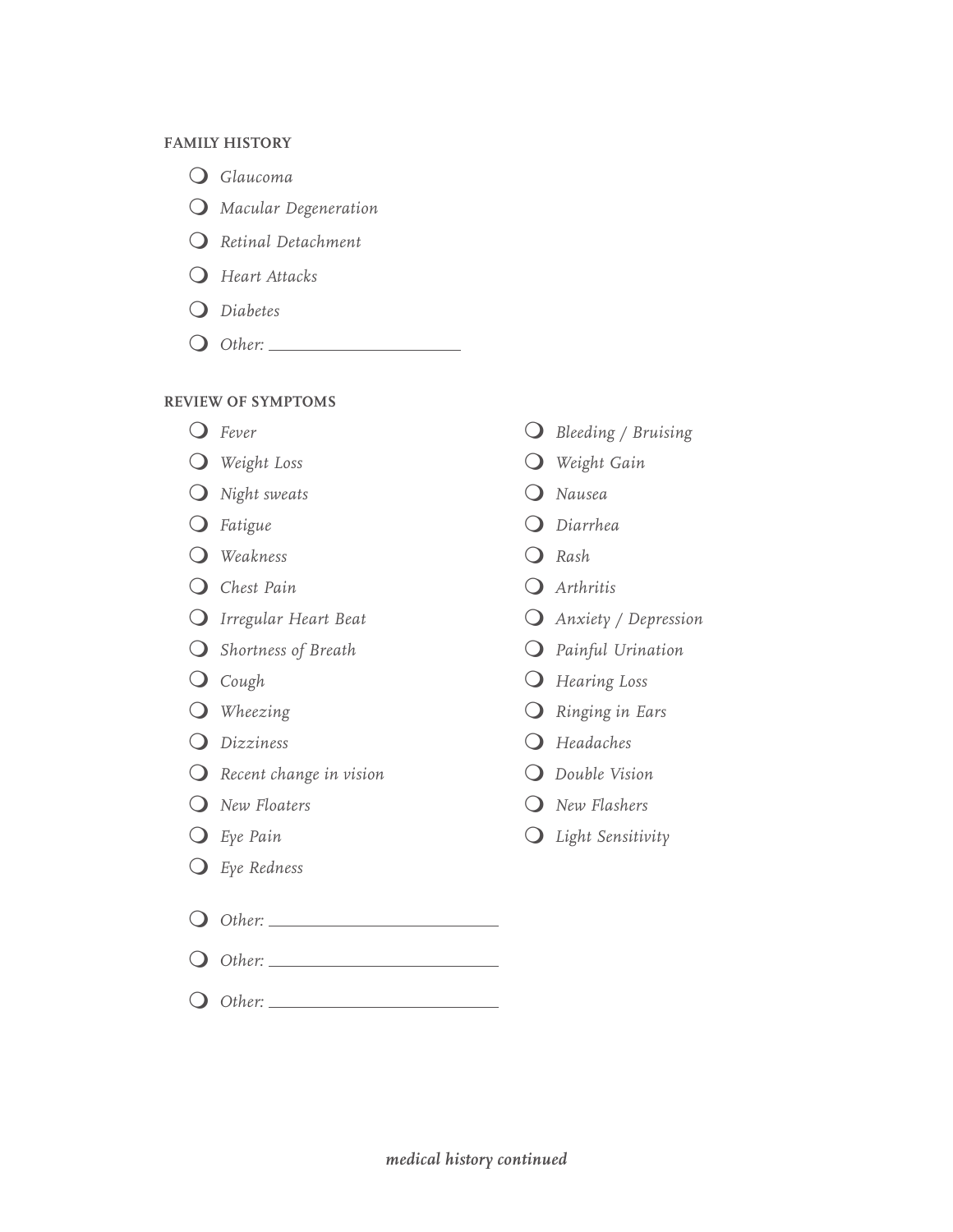

## **Financial Disclosure**

At Waco Ophthalmology, we are committed to providing you with the highest level of service and quality care. If you have medical insurance, we will strive to help you receive your maximum allowable benefits. In order to achieve these goals, we need your assistance and understanding of our financial policy. Ultimately, however, any and all financial liability rests with the patient.

Our office participates with most major medical insurance plans. We provide MEDICAL AND SURGICAL ophthalmologic care to our patients. While annual exams are frequently needed to monitor these medical eye conditions, most medical health insurance does NOT cover routine eye exams checking only for glasses, leaving the patient responsible for full cost of the exam. We do not participate with any vision plans, which would pay for these routine eye exams and glasses checks. A refraction (determining if there is a need for corrective eyeglasses or contact lenses) is also not covered by most health insurance plans. The patient will be responsible for payment of the entire \$35 charge for this service.

If you have a managed care plan that requires a referral to see a specialist, you are responsible for obtaining a referral in order for your visit in our office to be covered under your medical insurance. If you do not have a valid referral and still wish to be seen, you will be asked to pay for the visit prior to your examination.

If Waco Ophthalmology does not participate in your insurance plan, you will be responsible for filing your own claims and for paying in full at the time service is rendered.

It is the patient's/parent's/guardian's responsibility to:

- Be familiar with the benefits of your plan, including co-pays, coinsurance and deductibles.
- Bring all of your current information including address, phone numbers and employer.
- Bring all of your insurance cards to each visit.

In accordance with your insurance contract, you must be prepared to pay your co-pay at each visit.

We accept cash, checks and most major credit cards for services. We appreciate prompt payment in full for any outstanding balance. If your account is turned over to our collection agency, you agree to pay any fees imposed by the collection agency in order to collect the overdue amount. Any check payments that do not clear the bank will be subject to a \$25.00 returned check fee.

**SURGERY CHARGES:** Waco Ophthalmology will make every effort to determine your insurance benefits prior to your scheduled surgery. We will notify you of the amount you will be responsible for paying prior to your scheduled surgery. Please keep in mind that this is just an estimate. You may incur additional charges (in addition to the surgeon's fees) from the surgery facility, anesthesiologist, laboratory and/or radiologist.

*I have read and understand the above financial policy*

*Signature Date*

 $\overline{a}$